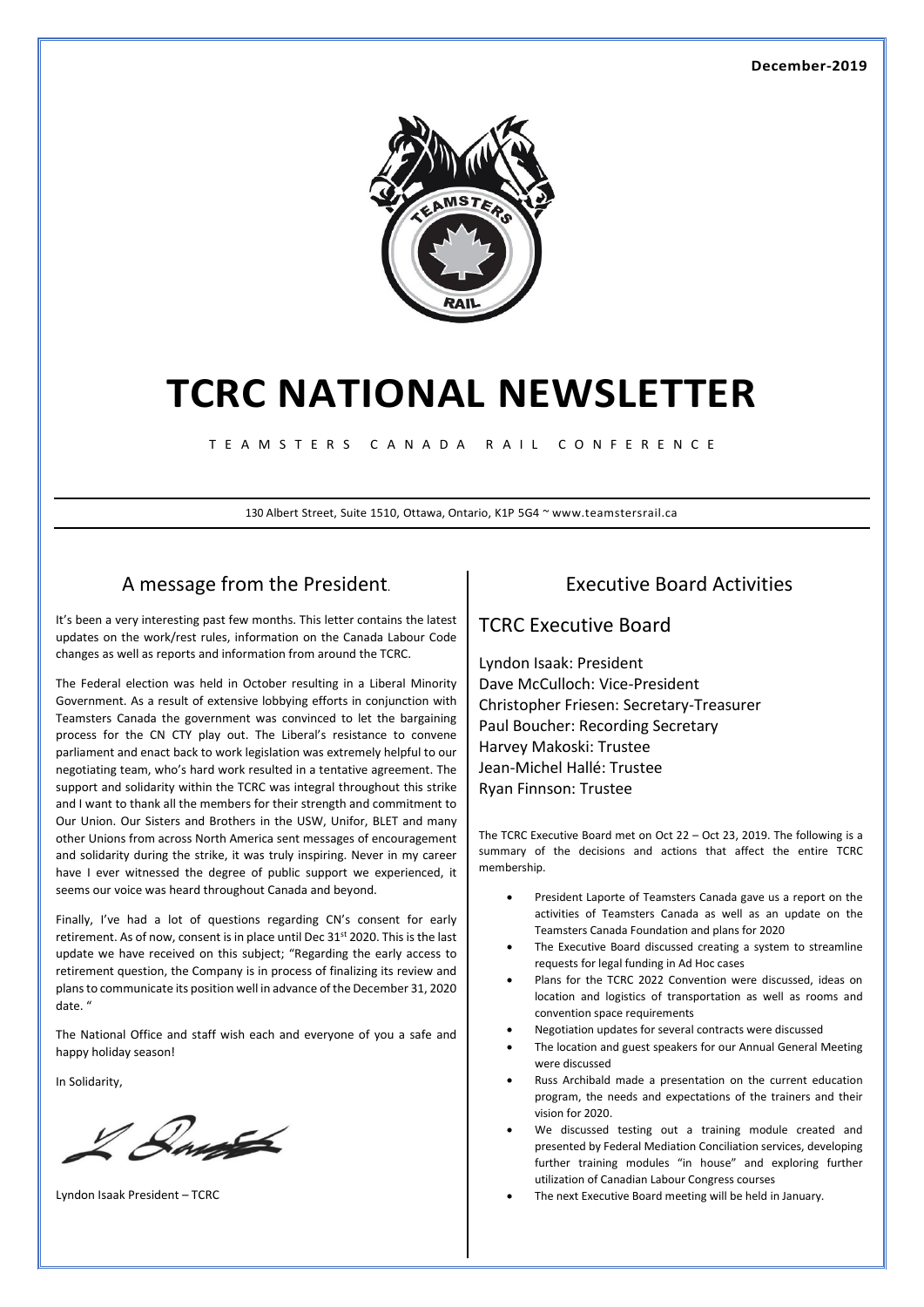## CP Fatality in Port Coquitlam

It is with great sadness that we acknowledge our fifth fatality this year, Brother Kirk McLean. Brother McLean passed away on December 2<sup>nd</sup> in CP's Port Coquitlam yard. Our thoughts and prayers go out to Kirk's family.

TCRC Division 320 has setup a GoFundMe to collect funds for Mrs. McLean and the McLean family to help ease their financial burden during this extremely difficult time. https://www.gofundme.com/f/RIPKirk

## Work Rest Rules Update

In May 2019, the Railway Association of Canada on behalf of their affiliated railways submitted proposed new work/rest rules to the Minister of Transport for both freight and passenger operations. These submissions were in response to a Ministerial Order issued in December 2018 to revise the existing work/rest rules.

In July 2019, the Minister responded to these proposals rejecting them and instructing the railways to rework their proposals and resubmit by November 1, 2019. The railways requested an extension to the November 1st deadline and were granted an extension until December 15th.

Because of the nature of the response to industry from the Minister this was not an enforceable deadline and the railways have not complied with this date.

It is our understanding industry will be seeking a further extension to submit their revised proposal by mid-March 2020. These delay tactics by industry have been going on for over a decade when it comes to dealing with the work/rest rules and managing fatigue in the rail industry. In response, we have delivered a message to both officials at Transport Canada and the Minister's office that an enforceable deadline for these submissions must be set in the very near future or the Minister should proceed in developing and implementing revised work/rest rules without the consultation and cooperation of industry.

# Update TCRC CN West LE

1. On July 10, 2019 Arbitrator Hornung issued his award for Ad Hoc 672 regarding the dispute between the Union and the Company as it pertained to the use of turns at the away from home terminal in extended run service. This dispute resulted from the Company's practice on the corridor between Winnipeg and Fort Frances. Mr. Hornung agreed that the Company could use Article 10 to use crews in turn service, however he also ruled that doing so would adversely affect those crews. He remitted back to the parties to resolve the issue. We are currently in discussions with the Company. For all crews in extended run service, it is important that they file a grievance.

2. On October 31, 2019 Arbitrator Hornung released his award for CROA 4699. The dispute was in regard to the Company notice to crews at Prince George that they were to tie up at the final yard where a CATS machine was provided, regardless of where they went on duty on the outbound tour. This case had significant ramifications for all multi-yard terminals. Mr. Hornung ruled that the Company could not implement the changes based on years of past practice. However, based on the nature of his award, estoppel, the Union will have to ensure that it bargains this right in the next round. The award as set out, only lasts until the expiration of this Collective Agreement. We note, happily, that the CTY was successful in achieving language in this regard and are optimistic that we will as well. All claims that were submitted by Prince George engineers from 2014 onward, that were grieved, are in the process of being paid.

3. In the month of October, the Union resolved all RX payments outstanding, and confirmed payment for all terminals except McLennan and Calgary. We are waiting confirmation on those files. In total, approximately 1100 claims were resolved and paid in full.

4. The General Chairman's office is pleased to advise its members that it has approved a \$12.50 rollback on Union dues and will not be automatically raising the dues by 2% for 2020. This decrease offsets the increase for 2018. The office has identified cost savings for services by vendors and is in the process of modernizing our affairs by going digital, and reducing our carbon footprint.

KC James General Chairman

# Teamsters Canada Youth Committee

I was fortunate enough to be chosen for the position of Youth committee member for the TCRC. From October 8th to 11th, 2019 I was in Laval, Quebec, for the TCYC meetings. My first impressions, as I did some research for this position and committee, was the lack of information I could source. Slowly I am gathering the information I feel I need and will be as open and transparent as I can with all I find.

Day 1 consisted of a flight and taxi ride to the hotel conveniently located walking distance from the Teamsters Canada Building. At 1900 there was a meet and greet where I met most of the other reps, along with Nathaly Guillemette (National Coordinator) and Christopher Monette (Director of Public Affairs). By what I can tell all these people obtain a fair voice at these meetings.

Day 2 started at 0900 with a tour of the Teamsters Canada Building. The building is new and made from all unionized labor. A modern look with extremely clear glass. A large meeting room was provided to us to conduct our meeting. The meeting started with a formal introduction of everyone and reports from local committee members. It felt very familiar to what I run with my local division, if a little more informal. Other members in attendance included reps from UPS, Coca-Cola and Rail Maintenance. After these introductions, Teamsters Canada President Francois Laporte made a small presentation and welcomed us. He took some quick questions then we continued. As per the TCYC By-Laws, a President, Vice President, and Recording Secretary were all elected under secret ballot. These elections happen at the beginning of each meeting and seem to rotate among the members. In my opinion this will keep the committee less focused but will allow every voice to be more equal. As it was my first meeting, I was not nominated for anything. Into the afternoon, we had a fantastic presentation from Karin Jones (IBT historian). The presentation was 90 minutes and covered a brief but detailed history of the Teamsters in Canada and America. Sister Jones expressed how excited she was to see a Youth Committee and is a supporter for one in the states. She also informed us that the IBT and Teamsters Canada are working on a history book. I highly recommend this presentation to any Brother or Sister who can see it, and a version of this should be shown to all new members. I have a copy of it. We discussed the importance of Teamsters in North America but the problems we face with new members. The lack of members at local meetings is something that all unions are facing. Perhaps seeing our new Brothers and Sisters as soon as possible with a great presentation and some swag could curb this. Regardless, this is a problem we should address. In the afternoon we had another presentation from Stephanie Meunier (Director of Communications) on the TCYC ongoing social Media campaign. This campaign is heavily focused on gaining new members for Teamsters Canada. Targeting younger members that may see the ads and generating discussion on the importance of the rights in a labor force. We talked about the breakdown of men vs women seeing these ads and how much they cost. These ads can be seen on the Teamsters Canada Facebook and Instagram. This day concluded around 1630.

Day 3 begin at 0600. We drove a few hours to Gatineau across from Ottawa to join Teamsters Local 106 in strike action. These members work at a nursing and care home for the elderly and were on strike for better pay and benefits. To my understanding the strike is still going on. This was a highlight in my mind as it was the first time I have hit a strike line. We returned to the Teamsters Canada building in the afternoon. Reflected on the morning activities and discussed the next meeting. To be determined, sometime in February 2020. At this time,